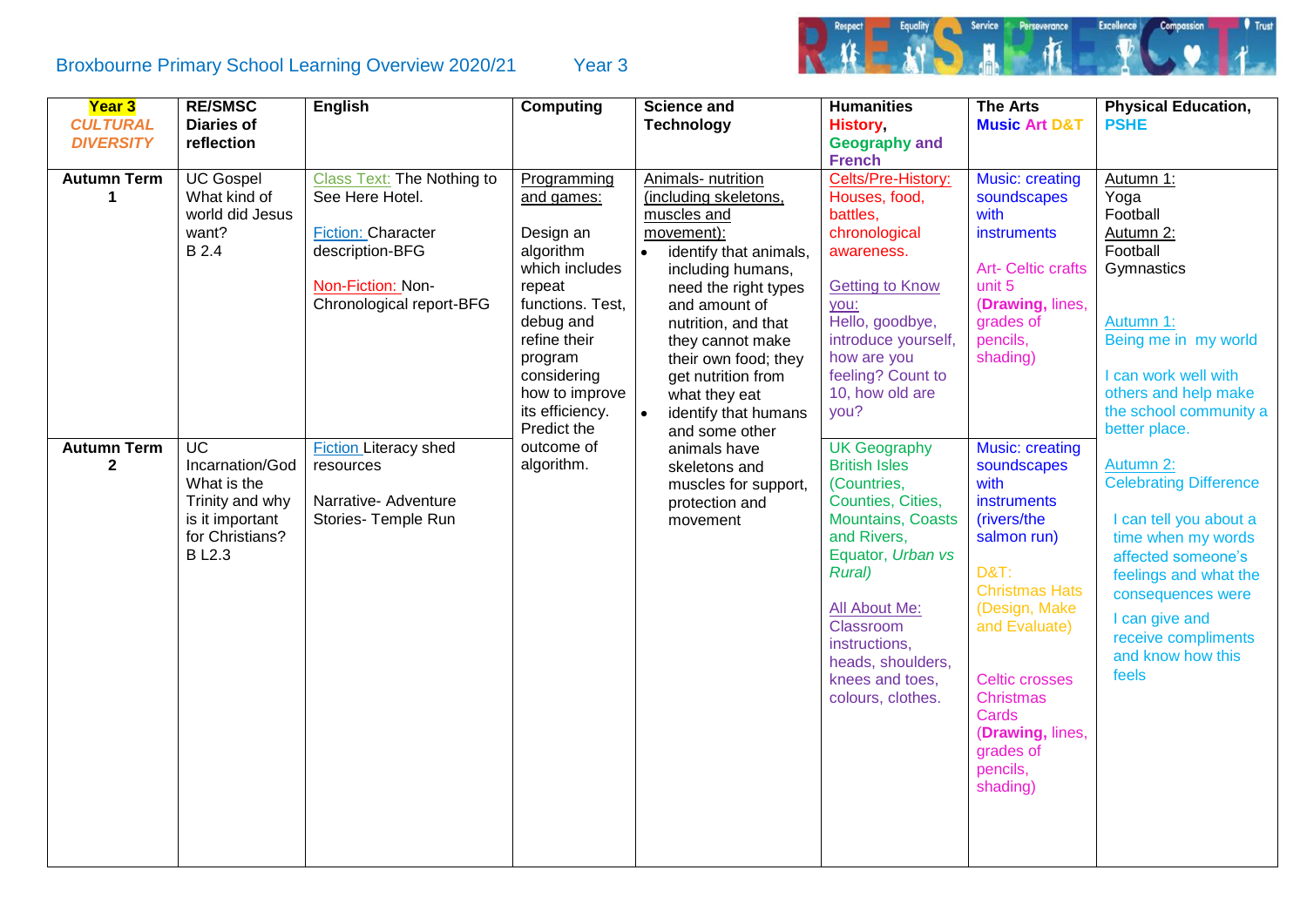## Broxbourne Primary School Learning Overview 2020/21 Year 3



| <b>Year 3</b><br><b>CULTURAL</b><br><b>DIVERSITY</b><br><b>Spring Term 1</b> | <b>RE/SMSC</b><br><b>Diaries of</b><br>reflection<br>UC People of<br>God<br>What is it like to            | <b>English</b><br><b>Fiction: Setting</b><br>descriptions-Jungle Book | <b>Computing</b><br><b>Bringing</b><br>Images to Life:                                                                                                                                                  | <b>Science and</b><br><b>Technology</b><br>Light:<br>notice that light is<br>$\bullet$<br>reflected from                                                                                                                                                                                                        | <b>Humanities</b><br><b>History</b><br><b>Geography and</b><br><b>French</b><br>Romans: Roman<br>Empire and the<br>Impact on Britain-                                                          | <b>The Arts</b><br><b>Music Art D&amp;T</b><br>Music:'The<br><b>Stomp Project'</b><br>ostinato and                                                                             | <b>Physical Education,</b><br><b>PSHE</b><br>Spring 1:<br>Dance<br>Swimming                                                                                                                                                                                                                         |
|------------------------------------------------------------------------------|-----------------------------------------------------------------------------------------------------------|-----------------------------------------------------------------------|---------------------------------------------------------------------------------------------------------------------------------------------------------------------------------------------------------|-----------------------------------------------------------------------------------------------------------------------------------------------------------------------------------------------------------------------------------------------------------------------------------------------------------------|------------------------------------------------------------------------------------------------------------------------------------------------------------------------------------------------|--------------------------------------------------------------------------------------------------------------------------------------------------------------------------------|-----------------------------------------------------------------------------------------------------------------------------------------------------------------------------------------------------------------------------------------------------------------------------------------------------|
|                                                                              | follow God?                                                                                               | Non-Fiction: Instructions-<br>How to make a Roman<br>Gladius.         | Plan and<br>create an<br>animation to<br>convey an<br>idea/message.<br>Create and edit<br>digital image/s<br>to convey the<br>same<br>idea/message.<br>Compare<br>images vs<br>animation<br>considering | surfaces<br>recognise that light<br>$\bullet$<br>from the sun can be<br>dangerous<br>$\bullet$<br>recognise that<br>shadows are formed<br>when the light from a<br>light source is<br>blocked by a solid<br>object<br>$\bullet$<br>find patterns in the<br>way that the size of<br>shadows change               | <b>Celts vs Romans</b><br><b>Comparison, Rise</b><br>of the Roman<br>Empire, Food,<br>Boudicca, Roads,<br>Baths.<br><b>Family and</b><br><b>Friends: Family</b><br>members, Pets,<br>Alphabet. | syncopated<br>rhythm<br>Art: The<br>Savannah Unit<br>4 (Sculpture<br>and Painting,<br>clay, colour,<br>tone and size)<br>Mothers' Day<br>cards<br>(watercolour)                | Spring 2:<br>Tag Rugby<br>Swimming<br>Spring 1: Dreams and<br><b>Goals</b><br>I can evaluate my<br>own learning process<br>and identify how it<br>can be better next<br>time<br>I am confident in<br>sharing my success                                                                             |
| <b>Spring Term 2</b>                                                         | <b>UC Salvation</b><br>Why do<br>Christians call<br>the day Jesus<br>died Good<br>Friday?<br><b>BL2.5</b> | Non-Fiction: Newspaper<br>Report-Mystery                              | how well each<br>communicates<br>the central<br>idea/message.                                                                                                                                           | Forces and Magnets:<br>compare how things<br>move on different<br>surfaces<br>observe how<br>magnets attract or<br>repel each other<br>compare and group<br>together a variety of<br>materials on the<br>basis of whether they<br>are attracted to a<br>magnet<br>describe and<br>investigate magnetic<br>poles | Romans: Roman<br>Empire and the<br><b>Impact on Britain</b><br>Family and<br>Friends: Family<br>members, Pets,<br>Alphabet (recap),<br>How do you spell?<br>My home?                           | Music:'The<br><b>Stomp Project'</b><br>ostinato and<br>syncopated<br>rhythm<br>(includes use of<br>$ CT\rangle$<br>D&T: Bread<br>(Design, Make<br>and Evaluate-<br>Food Unit). | with others<br>Spring 2:<br><b>Healthy Me</b><br>I can identify things,<br>people and places<br>that I need to keep<br>safe from, and can<br>tell you some<br>strategies for<br>keeping myself safe<br>including who to go<br>to for help<br>I can express how<br>being anxious or<br>scared feels. |